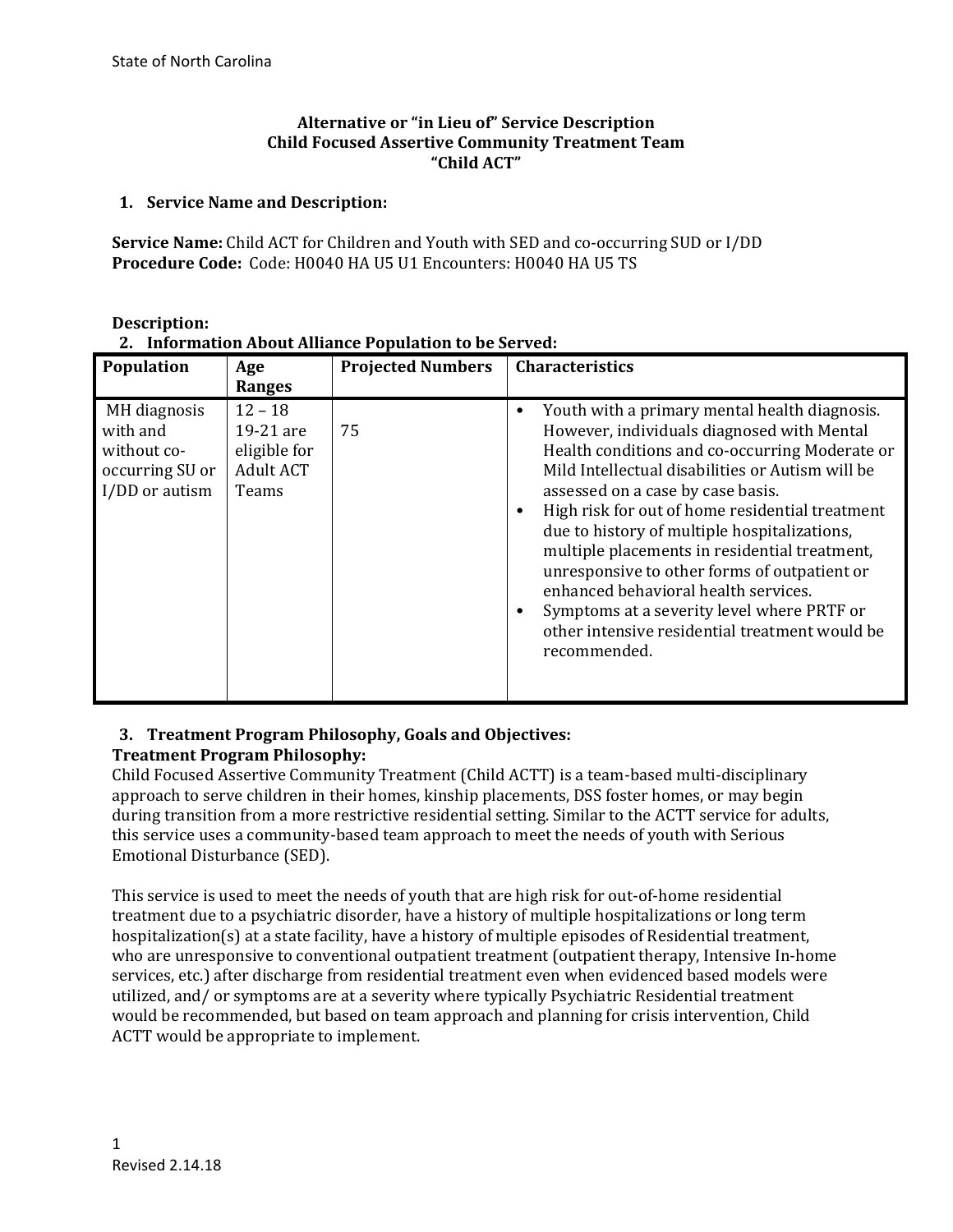- The service is designed for male and female beneficiaries with a primary mental health diagnosis. However, individuals diagnosed with Mental Health conditions and co-occurring Moderate or Mild Intellectual disabilities or Autism will be assessed on a case by case basis for participation in Child ACTT. • A beneficiary who is appropriate does not benefit from receiving services across multiple, disconnected providers, and may become at greater risk of hospitalization, out of home placement, substance use, victimization, and juvenile justice involvement. The beneficiary needs assertive engagement to develop treatment motivation.
- The team provides person-centered services addressing the breadth of a beneficiary's needs, helping him or her achieve their personal goals.
- The team includes the family/caregiver, as they are a critical component of addressing the identified beneficiary's needs and achieving goals. Thus, a fundamental charge is to be the firstline (and generally sole provider) of all the services that a beneficiary needs. Being the single point of responsibility necessitates a higher frequency and intensity of communitybased contacts and a very low beneficiary-to-staff ratio.
- Services are flexible; teams offer varying levels of care for all beneficiaries and appropriately adjust service levels given an individual beneficiary's changing needs over time.
- Services address needs in multiple life domains, including family life and social relationships, health, housing, substance use, medication support, financial stability, activities of daily living, educational/vocational success, and wellness self-management/relapse prevention.
- Treatment interventions would include evidenced based treatment with the methodologies being specific to the present needs of the member, so this would vary from member to member:
	- o Trauma Systems Therapy (underlying agency-wide treatment model)
	- o Trauma Focused Cognitive Behavioral Therapy (TF-CBT)
	- o Dialectical Behavior Therapy (DBT)
	- o Cognitive Behavioral Therapy (CBT)
	- o Motivational Interviewing (MI) o Attachment Self-Regulation and Competency (ARC)
	- o Wellness Recovery Action Plan (WRAP)
	- o Structured Psychotherapy for Adolescents Responding to Chronic Stress (SPARCS)
	- o Seven Challenges
	- o Other models as determined by youth/family need

Child ACTT services are primarily provided in the community. A fundamental feature of Child ACTT is that services are taken to the member/family in his or her natural environment, rather than having the member/family come into an office or clinic setting to receive services. Services shall be delivered in various natural environments, such as homes, schools, court, homeless shelters, libraries, street locations, and other community settings.

# **Objectives and Goals:**

- Reduce out of home placements
- Reduce use of the Emergency Department
- Increase Family resiliency
- Increase member self-determination and self-advocacy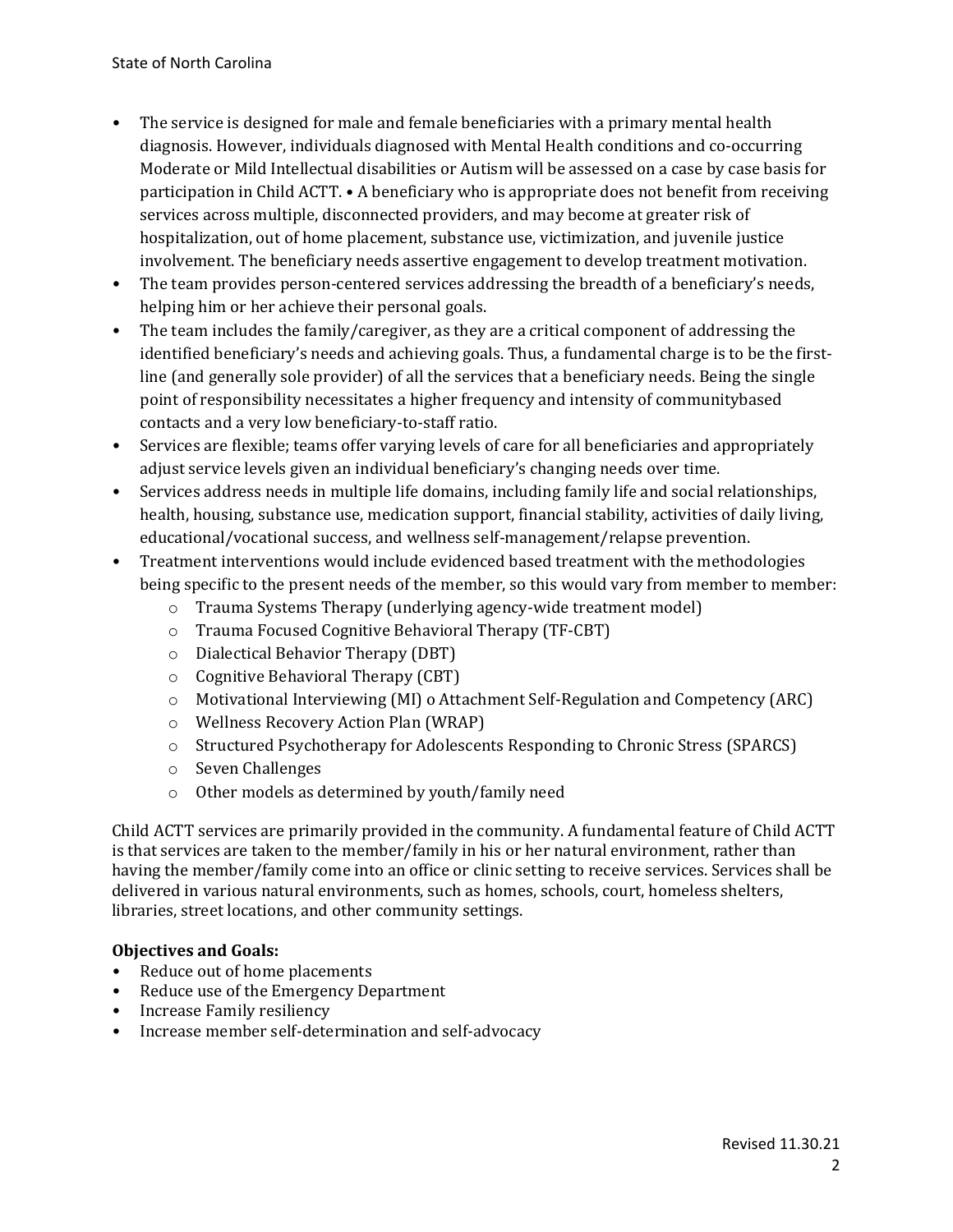# **4. Expected Outcomes:**

It is expected that beneficiaries will reduce the amount of time spent in residential settings and become more integrated within their own community. In addition, the following outcomes are expected:

- a. Beneficiary satisfaction
- b. Increased adherence to treatment/service plan
- c. Vocational/educational gains
- d. Increased stay in their community residence with family or natural supports
- e. Increased natural supports
- f. Increased engagement in positive supportive activities

### **5. Utilization Management:**

Unit of Service: 1 Unit per week

Anticipated Units of Service per Person: 26 units

A comprehensive clinical assessment (CCA) that demonstrates medical necessity must be completed prior to provision of this service. If a substantially equivalent assessment is available, reflects the current level of functioning, and contains all the required elements as outlined in community practice standards as well as in all applicable federal and state requirements, it may be used as a part of the current CCA. Relevant diagnostic information must be obtained and included in the Person-Centered Plan (PCP)

### **Entrance Criteria**

Children 12-18 years with major depressive disorders, psychotic disorders, anxiety disorders, disruptive behavior disorders and bipolar disorder because these illnesses more often cause long term psychiatric disability. Beneficiaries with other psychiatric illnesses are eligible dependent on the level of the long-term disability, co-occurring disorders, and complex trauma. Beneficiaries with a primary diagnosis of a substance use disorder, intellectual developmental disabilities, traumatic brain injury, or an autism spectrum disorder are not the intended beneficiary group and would be considered for Child ACTT on a case by case basis.

Child ACTT teams shall document written admission criteria that reflect the following medical necessity criteria required for admission:

a. has a current Mental Health and Diagnostic and Statistical Manual (DSM) 5 (or its successor) diagnosis consistent with reflecting the need for treatment and the covered treatment must be medically necessary for meeting the specific preventive, diagnostic, therapeutic, and rehabilitative needs of the beneficiary. AND

b. has significant functional impairment as demonstrated by at least one of the following conditions:

1. Significant difficulty consistently performing the range of routine tasks required for basic child/adolescent functioning in the community (for example, demonstrating safety skills, self- regulation, and basic social interaction) or persistent or recurrent difficulty performing daily living tasks except with significant support or assistance from others such as friends, family, or relatives; 2. Significant difficulty maintaining consistent educational/vocational performance at a self-sustaining level (such as regular attendance, regular participation without expulsion or repeated suspension)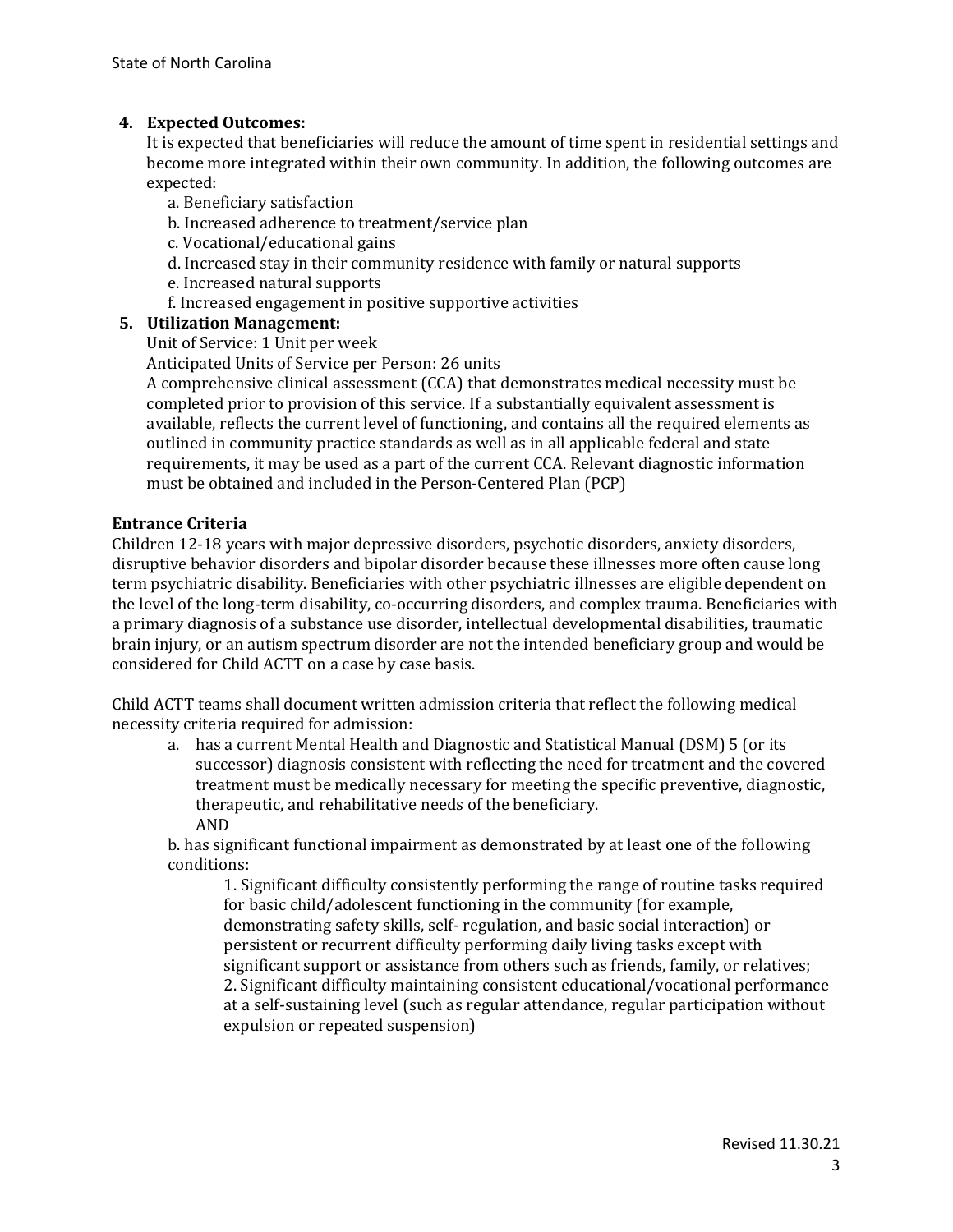### **Continued Stay Criteria**

Medicaid shall cover a continued stay if the desired outcome or level of functioning for the beneficiary or family has not been restored, improved, or sustained over the time frame outlined in the beneficiary's PCP or the beneficiary or family continues to be at risk for relapse based on current clinical assessment, history, or the tenuous nature of the functional gains; AND

One of the following applies:

a. The beneficiary or family has achieved current PCP goals and additional goals are indicated as evidenced by documented symptoms;

b. The beneficiary or family is making satisfactory progress toward meeting goals and there is documentation that supports that continuation of this service will be effective in addressing the goals outlined in the PCP;

c. The beneficiary or family is making some progress, but the specific interventions in the PCP need to be modified so that greater gains, which are consistent with the beneficiary's pre-morbid or potential level of functioning, are possible;

d. The beneficiary or family fails to make progress or demonstrates regression in meeting goals through the interventions outlined in the PCP. (In this case, the beneficiary's diagnosis must be reassessed to identify any unrecognized cooccurring disorders, and treatment recommendations should be revised based on the findings); or

e. If the beneficiary is functioning effectively with this service and discharge would otherwise be indicated, The Child ACTT team services must be maintained when it can be reasonably anticipated that regression is likely to occur if the service is withdrawn.

The decision must be based on either of the following:

1. The beneficiary has a documented history of regression in the absence of Child ACTT team services, or attempts to titrate team services downward have resulted in regression; or 2. There is an epidemiologically sound expectation that symptoms will persist and that ongoing outreach treatment interventions are needed to sustain functional gains.

#### **Discharge Criteria**

Beneficiary shall meet at least one of the following:

a. The beneficiary and team determine that ACT-Y services are no longer needed based on the attainment of goals as identified in the person-centered plan and a less intensive level of care would adequately address current goals;

b. The beneficiary moves out of the catchment area and the ACT-Y has facilitated the referral to either a new ACT-Y provider or other appropriate mental health service in the new place of primary private residence and has assisted the beneficiary in the transition process;

c. The beneficiary and, if appropriate, the legally responsible person, choose to withdraw from services and documented attempts by the program to re-engage the beneficiary with the service have not been successful; or

d. The beneficiary and family have not demonstrated significant improvement following reassessment and several adjustments to the treatment plan over at least three months and:

1. Alternative treatment or providers have been identified that are deemed necessary and are expected to result in greater improvement; or

2. The beneficiary's behavior has worsened, such that continued treatment is not anticipated to result in sustainable change; or 3. More intensive levels of care are indicated. Child ACTT team services may be billed for up to 30 days in accordance with the Person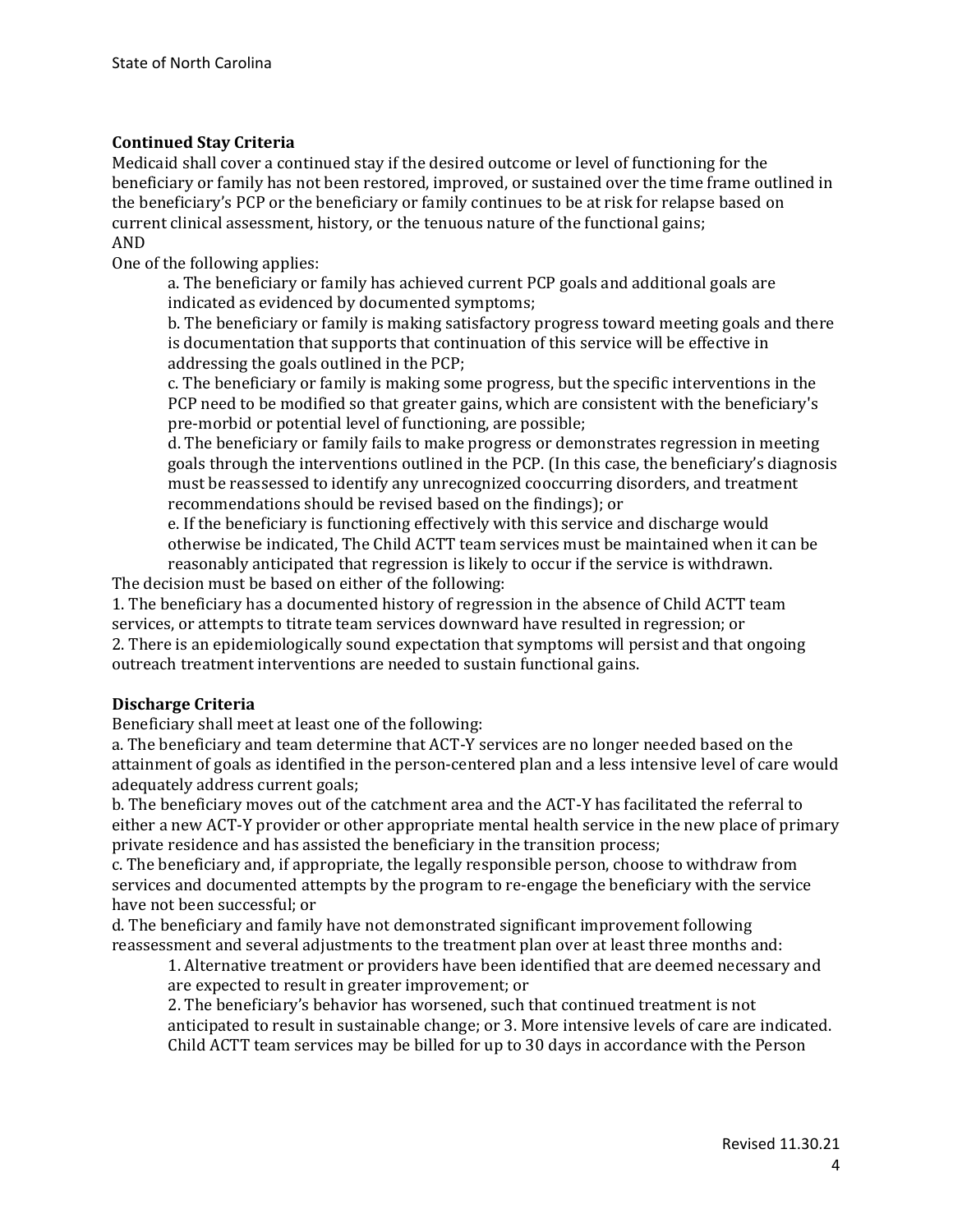Centered Plan for beneficiaries who are transitioning to or from Intensive In Home, Day Treatment, Residential Levels II-IV, TASK, or MST.

## **Service Exclusions**

This is intended to be a bundled comprehensive service that meets all treatment needs of the member so other services other than previously referenced during a transition period are excluded from Co-Occurrence. Inpatient, Facility Based Crisis, and Emergency Department Services can still be accessed as medically necessary for crisis stabilizations. Early Periodic Screening, Diagnosis and Treatment (EPSDT) will still be considered on as necessary on an individual member basis.

# **EPSDT Special Provision**

### **Exception to Policy Limitations for a Medicaid Beneficiary under 21 Years of Age**  *42 U.S.C. § 1396d(r) [1905(r) of the Social Security Act]*

Early and Periodic Screening, Diagnostic, and Treatment (EPSDT) is a federal Medicaid requirement that requires the state Medicaid agency to cover services, products, or procedures for Medicaid beneficiary under 21 years of age if the service is medically necessary health care to correct or ameliorate a defect, physical or mental illness, or a condition [health problem] identified through a screening examination (includes any evaluation by a physician or other licensed practitioner). This means EPSDT covers most of the medical or remedial care a child needs to improve or maintain his or her health in the best condition possible, compensate for a health problem, prevent it from worsening, or prevent the development of additional health problems.

Medically necessary services will be provided in the most economic mode, as long as the treatment made available is similarly efficacious to the service requested by the beneficiary's physician, therapist, or other licensed practitioner; the determination process does not delay the delivery of the needed service; and the determination does not limit the beneficiary's right to a free choice of providers.

EPSDT does not require the state Medicaid agency to provide any service, product or procedure:

- 1) That is unsafe, ineffective, or experimental or investigational.
- 2) That is not medical in nature or not generally recognized as an accepted method of medical practice or treatment.

### *EPSDT and Prior Approval Requirements*

- 1) If the service, product, or procedure requires prior approval, the fact that the beneficiary is under 21 years of age does NOT eliminate the requirement for prior approval.
- 2) IMPORTANT ADDITIONAL INFORMATION about EPSDT and prior approval is found in the *NCTracks Provider Claims and Billing Assistance Guide,* and on the EPSDT provider page. The Web addresses are specified below.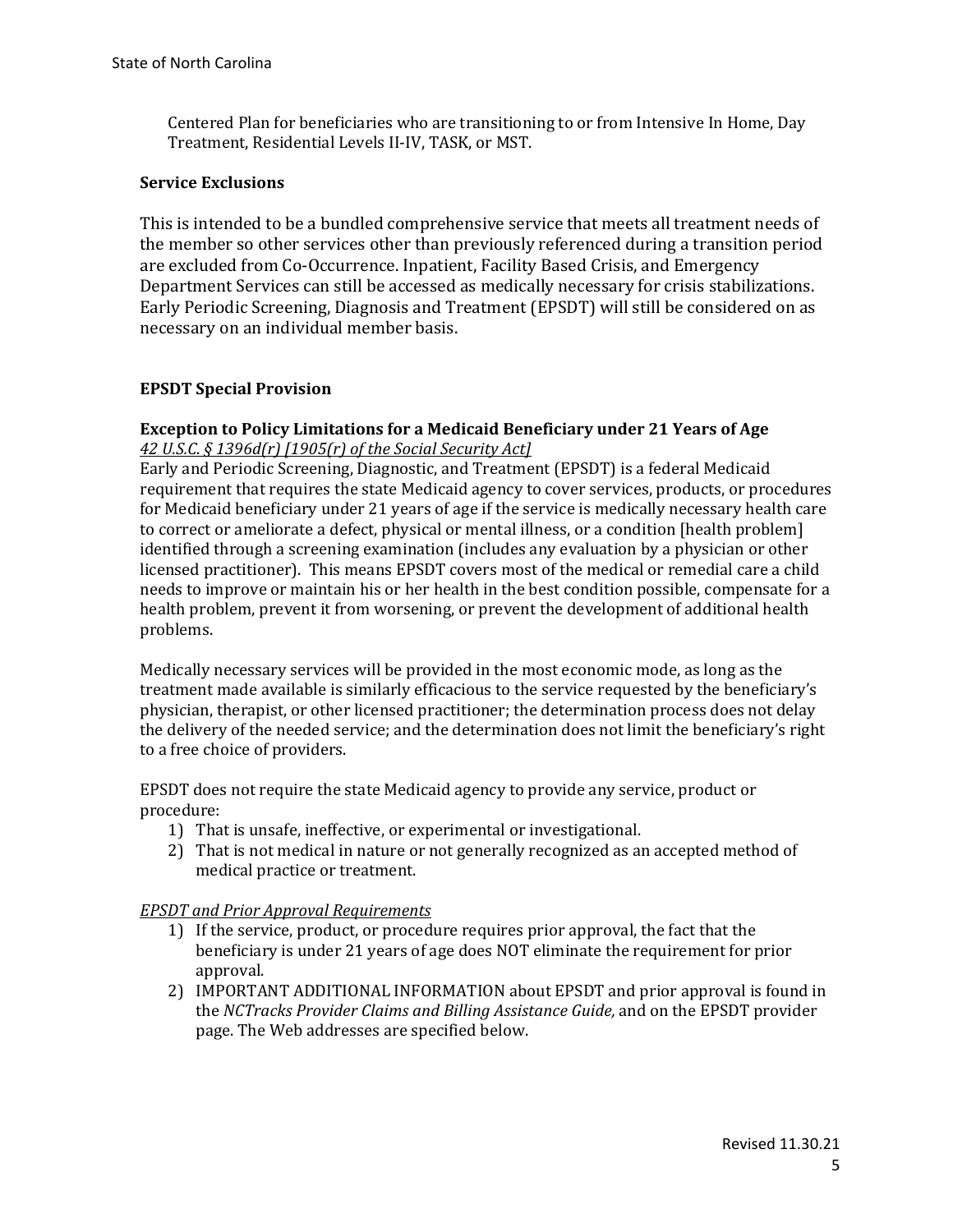### *NCTracks Provider Claims and Billing Assistance Guide*:

https://www.nctracks.nc.gov/content/public/providers/provider-manuals.html EPSDT provider page: http://www.ncdhhs.gov/dma/epsdt/

Service limitations on scope, amount, duration, frequency, location of service, and other specific criteria described in clinical coverage policies may be exceeded or may not apply as long as the provider's documentation shows that the requested service is medically necessary "to correct or ameliorate a defect, physical or mental illness, or a condition" [health problem]; that is, provider documentation shows how the service, product, or procedure meets all EPSDT criteria, including to correct or improve or maintain the beneficiary's health in the best condition possible, compensate for a health problem, prevent it from worsening, or prevent the development of additional health problem.

# **A. Staffing Qualifications, Credentialing Process, and Levels of Supervision Administrative and Clinical) Required:**

#### **Provider Requirements**

Child ACTT is a team-based multi-disciplinary approach to serve children in their homes, kinships placements, DSS foster homes, or may begin during transition from a more restrictive residential setting but typically would not exceed 30 days, although may be extended as needed if discharge plans are adjusted. It is the expectation that the majority of services are provided in the home or other community settings, typically 80-90% of the contacts will be in these settings.

While the composition of the team is established, the team members providing the direct interventions to the child and family may be varied based on the needs of the individual. The team will have daily meetings to prioritize activities, share information, and discuss individual members. The team will be available to respond 24/7 for crisis de-escalation and assessment, inclusive of availability by phone within 15 minutes and face to face within no more than 2 hours. This will include face-to-face assessment by a clinician, or nurse if this is determined to be needed for the individual.

The psychiatric provider will be available minimally by phone 24/7 for consultation and treatment recommendations. The team will assess the overall needs of the family to ensure that all necessary treatment and supports are in place for entire family system.

Program Size:

a. Small teams: serve a maximum of 40 beneficiaries, with 1 team member per 8 or fewer beneficiaries (must have at least 5 staff if team is full)

b. Mid-Size Teams: serve a maximum of 63 beneficiaries with 1 team member per 9 or fewer beneficiaries (must have at least 7 staff if team is full)

Note: Movement on and off the teams may result in temporary breaches of caseload. Therefore, teams shall be expected to maintain an annual average not to exceed limits above.

• Child ACTT services must be delivered by staff employed by a MH/DD/SA provider organization that meet the provider qualification policies, procedures, and standards established by the Division of Mental Health, Developmental Disabilities and Substance Abuse Services and the requirements of 10A NCAC 27G unless provided by a federally recognized Tribal provider or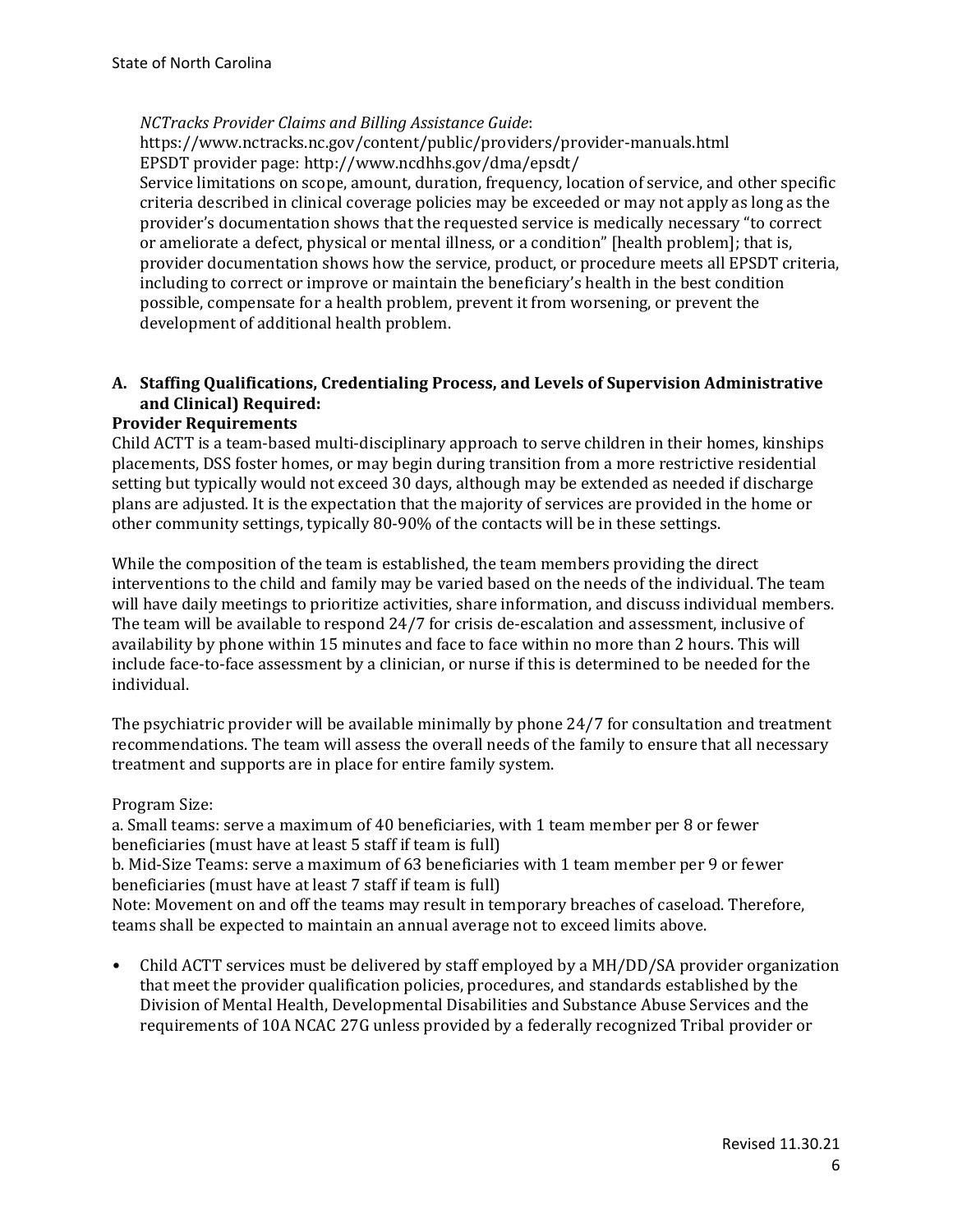Indian Health Service (IHS) provider. Those providers must demonstrate substantial equivalency as established in 25 USC 1621t and 1647a.

- These policies and procedures set forth the administrative, financial, clinical, quality improvement, and information services infrastructure necessary to provide services.
- Provider organizations must demonstrate that they meet these standards by being a member of the Alliance provider network or an IHS/tribal provider
- The organization must be established as a legally recognized entity in the United States and qualified/registered to do business as a corporate entity in the State of North Carolina or authorized by federal or tribal law or regulation.
- Additionally, within one year of enrollment as a provider with NC Medicaid, the organization shall achieve national accreditation with one of the accrediting bodies approved by the N.C. Department of Health and Human Services (DHHS) or meet substantial equivalency as allowed by 25 USC 1621t and 1647a.

# **Staffing Requirements**

All employees must meet the minimum education, experience and licensure criteria established for their position as required in rules or service definitions, whichever is most restrictive. Child ACTT is delivered by a team comprised of the following positions:

| <b>Position</b>                                                                                  | <b>Minimum Staffing</b> | <b>Staff Qualifications</b>                                                                                                                                                                                                                                                                                                                                                                                                                  |
|--------------------------------------------------------------------------------------------------|-------------------------|----------------------------------------------------------------------------------------------------------------------------------------------------------------------------------------------------------------------------------------------------------------------------------------------------------------------------------------------------------------------------------------------------------------------------------------------|
| Team Leader This<br>1 FTE<br>position is to be<br>occupied by only one<br>person.<br>(MANDATORY) |                         | The team leader shall be a licensed mental health<br>professional holding any of the following licenses:<br>licensed psychologist, licensed psychological<br>associate, licensed clinical social worker, licensed<br>professional counselor, licensed marriage and<br>family therapist, licensed psychiatric nurse<br>practitioner, clinical nurse specialist certified as<br>an advanced practice psychiatric clinical nurse<br>specialist. |
|                                                                                                  |                         | The team leader shall have three years of clinical<br>experience with children with serious emotional<br>disturbance, with a minimum of 2 years post-<br>graduate school experience.                                                                                                                                                                                                                                                         |
| .5 FTE<br>Psychiatric Care<br>Provider<br>(MANDATORY)<br>psychiatrist.                           |                         | Board eligible or certified by the American Board<br>of Psychiatry and Neurology and Licensed to<br>practice in NC and meet the credentialing and<br>qualifications as specified in NCAC 27G.0104(16).<br>Psychiatrist must be a Child and Adolescent                                                                                                                                                                                        |
|                                                                                                  |                         | If a psychiatric nurse practitioner is utilized,<br>he/she shall be currently licensed as a NP in NC<br>and meet the requirements as specified in 21<br>NCAC 36.0800, approval and practice parameters<br>for nurse practitioners, with at least three years                                                                                                                                                                                 |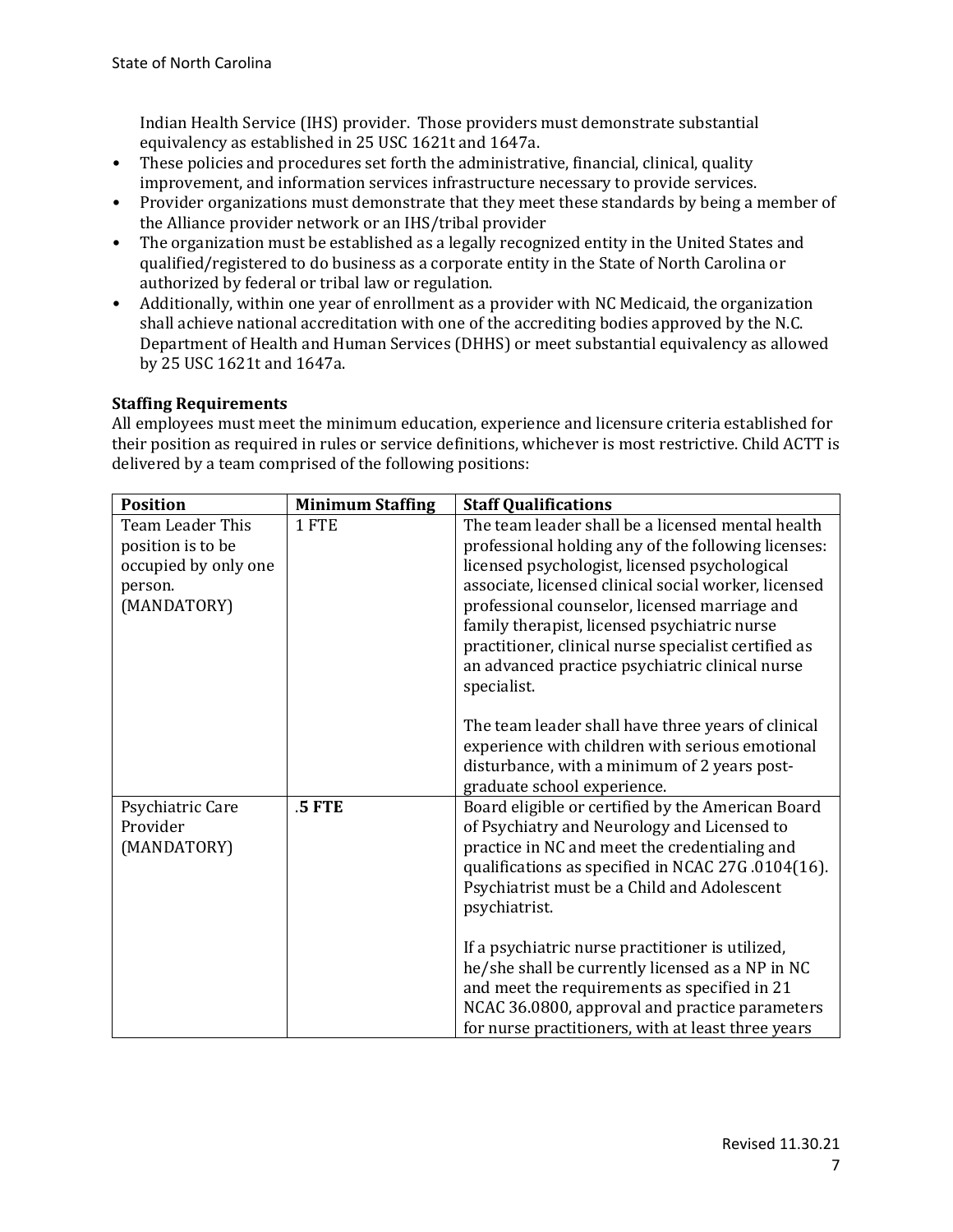|                                                                                                           |            | full-time experience treating children with serious<br>emotional disturbance.                                                                                                                                                                                                                                                                                                                                                                                                                                                                                                                                                                                                           |
|-----------------------------------------------------------------------------------------------------------|------------|-----------------------------------------------------------------------------------------------------------------------------------------------------------------------------------------------------------------------------------------------------------------------------------------------------------------------------------------------------------------------------------------------------------------------------------------------------------------------------------------------------------------------------------------------------------------------------------------------------------------------------------------------------------------------------------------|
|                                                                                                           |            | If a physician assistant is utilized on the team,<br>he/she shall be currently licensed as a PA in NC<br>and must meet the requirements as specified in<br>21 NCAC 32S.0200 with at least three years full-<br>time experience treating children with serious<br>emotional disturbance.                                                                                                                                                                                                                                                                                                                                                                                                 |
|                                                                                                           |            | "Licensed health professionals employed by a<br>tribal health program shall be exempt, if licensed<br>in any State, from the licensing requirements of<br>the State in which the tribal health program<br>performs the services described in the contract or<br>compact of the tribal health program under the<br>Indian Self-Determination and Education<br>Assistance Act (25 U.S.C. 450 et seq.)." This<br>applies to all licensed providers.                                                                                                                                                                                                                                        |
| <b>Nursing</b><br>(MANDATORY0                                                                             | 1 FTE      | A registered nurse(s) (RN) or advanced practice<br>registered nurse (APRN) has a minimum of one<br>year experience working with children with<br>serious emotional disturbance and a working<br>knowledge of psychiatric medication.                                                                                                                                                                                                                                                                                                                                                                                                                                                    |
| Licensed Clinician<br>(MANDATORY)                                                                         | 1 FTE      | Licensed clinician(s) with at least 1 year of<br>experience working with children with serious<br>emotional disturbance. The licensed clinician shall<br>be a licensed mental health professional holding<br>any of the following licenses: licensed<br>psychologist, licensed psychological associate,<br>licensed clinical social worker, licensed<br>professional counselor, licensed marriage and<br>family therapist, licensed psychiatric nurse<br>practitioner, clinical nurse specialist certified as<br>an advanced practice psychiatric clinical nurse<br>specialist.<br>An associate level licensed professional must be<br>fully licensed within 30 months from the date of |
| Substance Abuse                                                                                           | <b>PRN</b> | hire.<br>The team shall include substance abuse expertise                                                                                                                                                                                                                                                                                                                                                                                                                                                                                                                                                                                                                               |
| Specialist (may be<br>utilized to make up<br>the additional 2 FTE<br>(small team) or<br>contribute to the |            | if serving youth with primary SUD diagnosis and<br>this is not within the scope of the team lead or<br>other clinicians on the team; individuals providing<br>substance abuse expertise shall meet qualified<br>professional credentials and qualifications                                                                                                                                                                                                                                                                                                                                                                                                                             |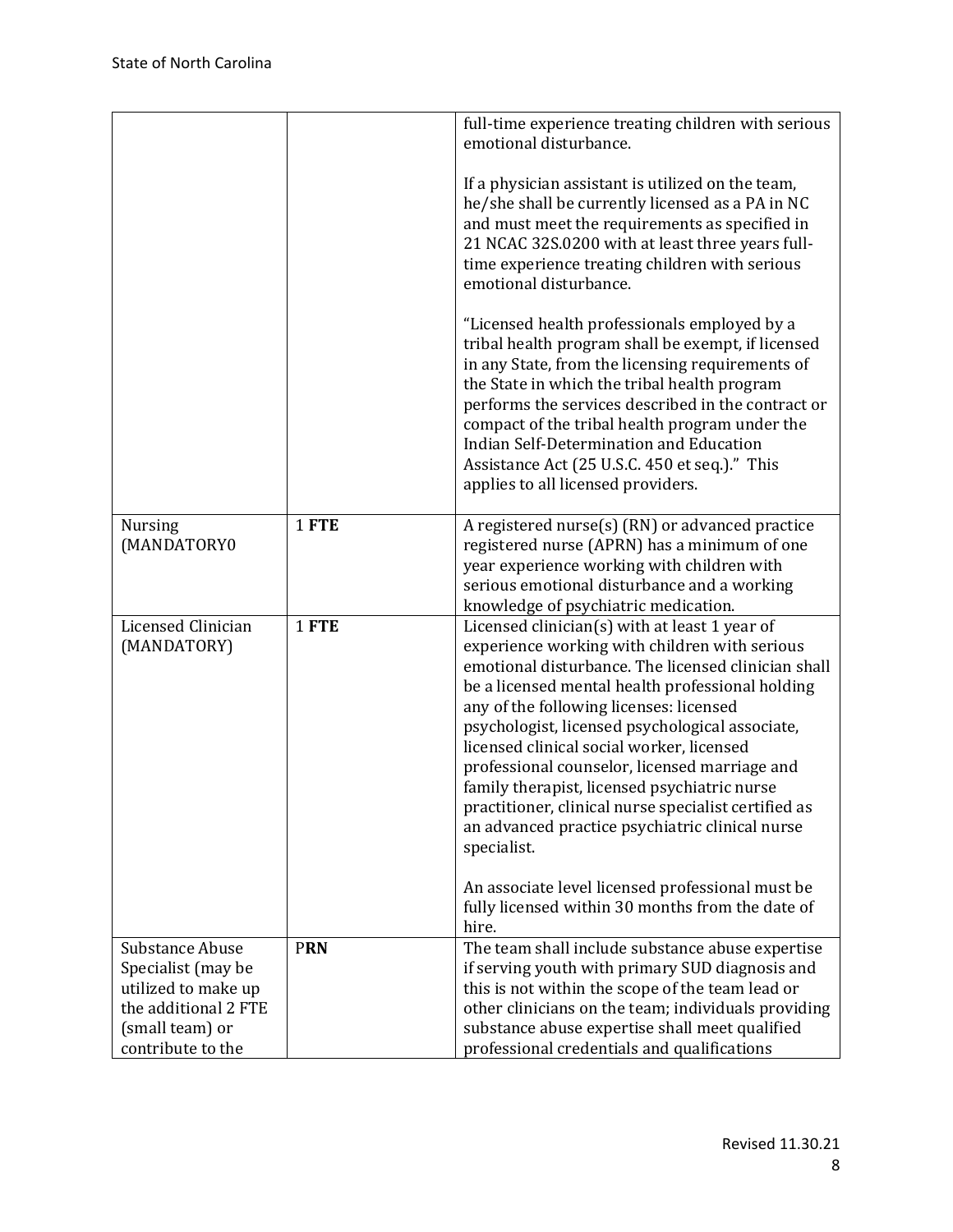| additional staffing for                     |                | according to 10A NCAC 27G .0104(19), and have a       |  |  |
|---------------------------------------------|----------------|-------------------------------------------------------|--|--|
| a midsize team)                             |                | designation of certified clinical supervisor,         |  |  |
|                                             |                | licensed clinical addiction specialist, licensed      |  |  |
|                                             |                | clinical addiction specialist associate, or certified |  |  |
|                                             |                | substance abuse counselor.                            |  |  |
| Peer Specialist -                           | $.25 - .5$ FTE | The team includes Peer Specialist(s). Minimum         |  |  |
| Youth (may be                               |                | age is 18. To ensure that the experience of the       |  |  |
| utilized to make up                         |                | peer specialist is commensurate with those            |  |  |
| the additional 2 FTE                        |                | served by team for this position, the individual      |  |  |
| (small team) or                             |                | must have "lived experience" and a personal           |  |  |
| contribute to the                           |                | recovery story specific to child/adolescent SED.      |  |  |
| additional staffing for                     |                |                                                       |  |  |
| a midsize team)                             |                |                                                       |  |  |
| <b>Family Advocate</b>                      | .25-.5 FTE     | Each Team has Family Advocate(s) to ensure that       |  |  |
| (may be utilized to                         |                | the experience of the family advocate is              |  |  |
| make up the                                 |                | commensurate with those served by the team, for       |  |  |
| additional 2 FTE                            |                | this position, the individual must have "lived        |  |  |
| (small team) or                             |                | experience" and a personal recovery story specific    |  |  |
| contribute to the                           |                | to being a caregiver for an SED child/adolescent.     |  |  |
| additional staffing for                     |                |                                                       |  |  |
| a mid-size team)                            |                |                                                       |  |  |
| <b>Case Coordination</b>                    | 1 FTE          | Team will include case coordination; staff            |  |  |
| (may be utilized to                         |                | providing this service meet requirements as an        |  |  |
| make up the                                 |                | associate licensed professional or licensed           |  |  |
| additional 2 FTE                            |                | professional and must have one year of                |  |  |
| (small team) or                             |                | experience with children with serious emotional       |  |  |
| contribute to the                           |                | disturbance. An associate level licensed              |  |  |
| additional staffing for                     |                | professional must be fully licensed within 30         |  |  |
| a mid-size team)                            |                | months from the date of hire.                         |  |  |
|                                             | .5FTE          |                                                       |  |  |
| <b>Behavioral Specialist</b>                |                | Team will include Behavioral Specialist(s). Must      |  |  |
| (may be utilized to                         |                | qualify as QP or AP. Must have one year of            |  |  |
| make up the                                 |                | experience working with children with serious         |  |  |
| additional 2 FTE                            |                | emotional disturbance.                                |  |  |
| (small team) or                             |                |                                                       |  |  |
| contribute to the                           |                |                                                       |  |  |
| additional staffing for                     |                |                                                       |  |  |
| a mid-size team)<br><b>Additional Staff</b> |                |                                                       |  |  |
|                                             |                | Any additional staffing should reflect the intended   |  |  |
|                                             |                | program size, number of beneficiaries served, and     |  |  |
|                                             |                | needs of the team. Areas of expertise and training    |  |  |
|                                             |                | may include, for example: supportive housing,         |  |  |
|                                             |                | money management, empirically-supported               |  |  |
|                                             |                | therapy, family liaison, and forensic and legal       |  |  |
|                                             |                | issues. If teams are targeting a specific clinical    |  |  |
|                                             |                | population, it is recommended they hire               |  |  |
|                                             |                | additional staff reflecting the expertise and         |  |  |
|                                             |                | training needed for the targeted clinical             |  |  |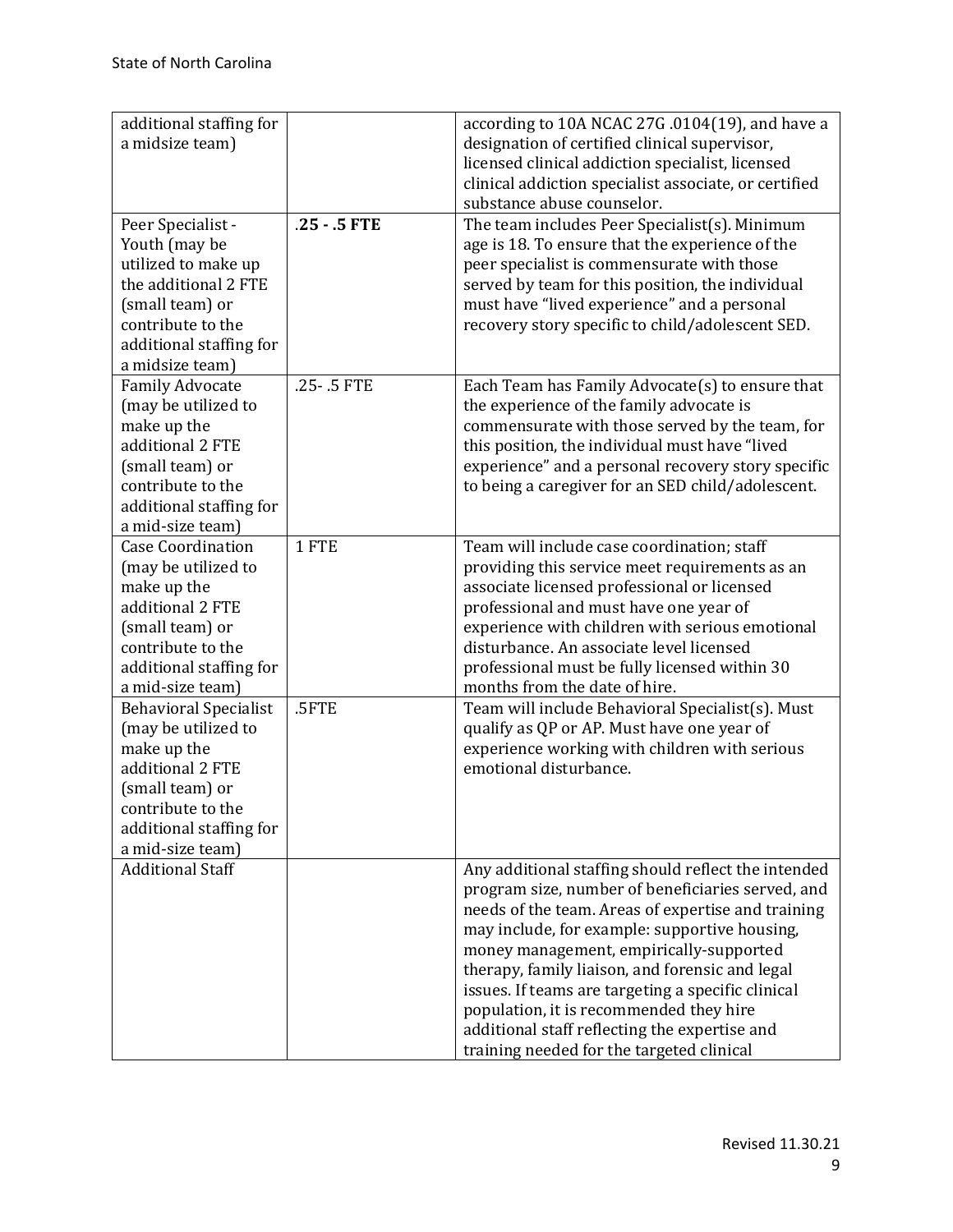| population (example., a second substance abuse<br>counselor for teams serving primarily |
|-----------------------------------------------------------------------------------------|
| beneficiaries with co-occurring substance use<br>disorders)                             |

A team will always have a minimum of 5 FTE staff. The team must always maintain a team lead, a nurse, a clinician, and a psychiatric practitioner. The 4th and 5th staff can be a FTE or combination of part time FTEs fulfilling the roles most needed based on the members being served by the team or areas that the existing staff do not have sufficient experience and or expertise in. For example, if the team lead and/or clinician have experience with substance use disorders it may not be necessary to have an additional SUD clinician even if members on the team have this as an identified treatment need. However, if neither of those individuals have this background it may be necessary to have an SUD on the team if the members have this as an identified treatment need. The Case Coordination activities may also be provided by a combination of individuals on the team or may be done by a designated staff member.

The Psychiatric Care Provider is not counted in the minimum FTE but one must always be assigned to a team. Additional staff will be added based on the caseload served by the team or the clinical needs of the members. Not all members being served by the team will interact with all staff, but all will be seen by the Psychiatric Care Provider.

As is typical of an ACTT team, it will be important for the various specialists on the team to ensure cross training of other staff to reinforce strategies, identify unmet needs, etc. For example, the behavioral specialist may be the one developing the specific behavioral strategies, but the other members of the team would also be reinforcing these strategies.

### **Supervision:**

All team members shall receive ongoing clinical and administrative supervision from team leadership, with the team leader as the primary clinical supervisor. Supervision will be based on staff licensure. Non-licensed staff members shall receive scheduled supervision bi-weekly, either in individual or group format; no staff shall go without a supervision session in a given month. As part of the service, a team meeting will occur daily which will also serve as a method for overall supervision of the team facilitated by the team lead or designee in the absence of the team lead.

For licensed professionals: Provider will ensure that all licensed staff complete the required MCO credentialing process and maintain their licensure. Provider organization will complete CAQH, and if needed NCTRACKS, NCID, and NPI and submit credentialing application to MCO.

For unlicensed staff: Provider organization completes primary source verification for education and verifies experience. Final determination of paraprofessional, associate professional, or qualified professional must follow all applicable agencies policies and procedures, NC General Statutes and federal/tribal law and regulations.

The provider organization is responsible for ensuring staff have the knowledge, skills, and abilities required by the population and age to be served.

Staff Training Requirements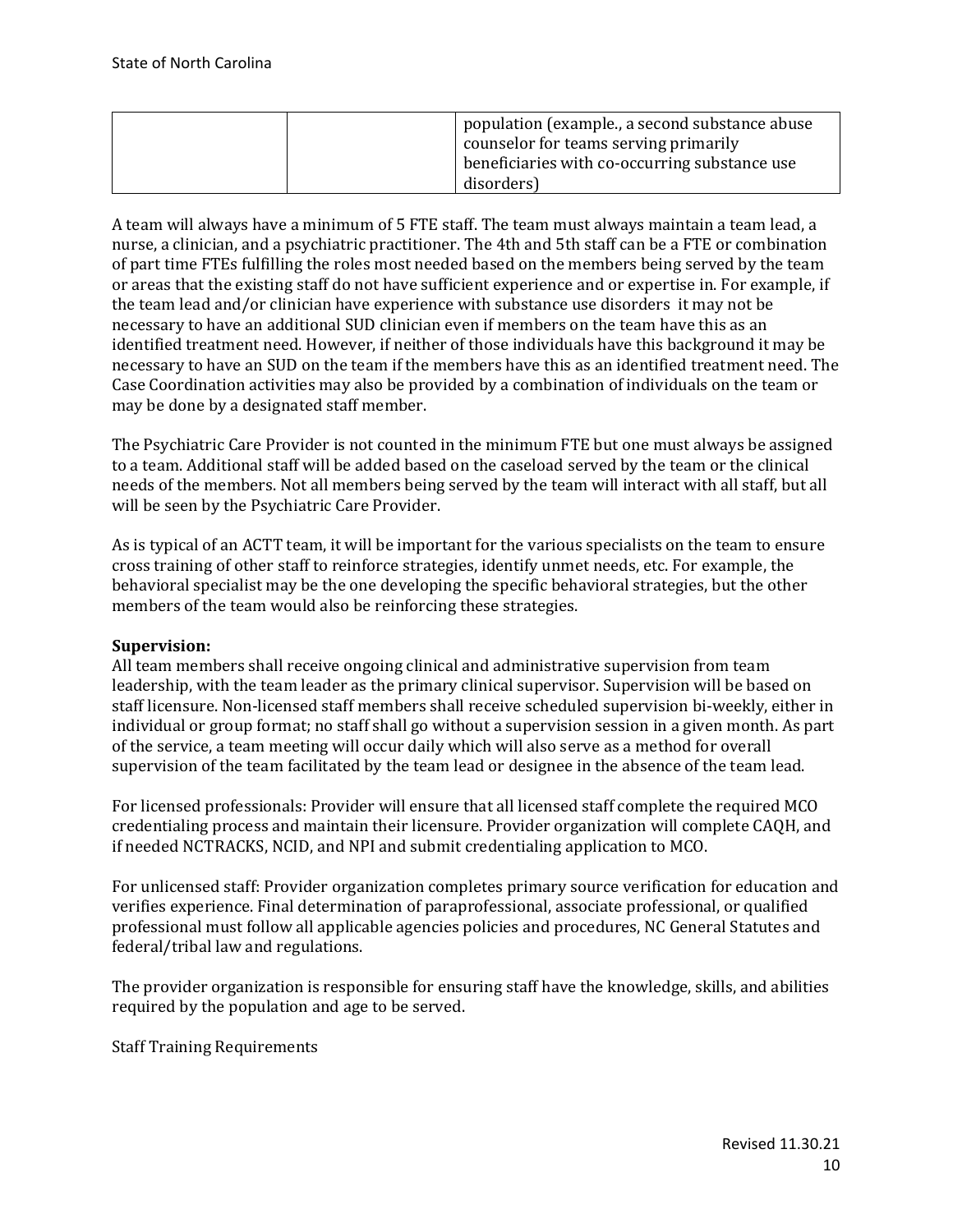| Position         | Initial - within 120 days of hire                                                       | Annual                           |
|------------------|-----------------------------------------------------------------------------------------|----------------------------------|
| Team Lead        | Crisis Response (3 hours),                                                              | Additional 3 hours of training   |
|                  | Person Centered Thinking (12 hours),                                                    | that fits with expertise; annual |
|                  | <b>Introductory Motivational Interviewing (13</b>                                       | training as required by the      |
|                  | hours),                                                                                 | model of care                    |
|                  | System of Care (11 hours),                                                              |                                  |
|                  | PCP Instructional Elements (3 hours),                                                   |                                  |
|                  | Alternatives to Restrictive Interventions (8)                                           |                                  |
|                  | hours),                                                                                 |                                  |
|                  | training in at least one model of care with                                             |                                  |
|                  | empirical evidence (duration unknown)                                                   |                                  |
|                  | 50 Hours Total (plus any specific training<br>required for the treatment modality being |                                  |
|                  | used by the team)                                                                       |                                  |
| Psychiatric Care | Person Centered Thinking (12 hours)                                                     | <b>Continuing Education as</b>   |
| Provider         | Alternatives to Restrictive Interventions (8)                                           | required for license             |
|                  | hours) 20 Hours Total                                                                   |                                  |
| <b>Nursing</b>   | Alternatives to Restrictive Interventions (8)                                           | <b>Continuing Education as</b>   |
|                  | Hours)                                                                                  | required for license.            |
|                  | Person Centered Thinking (12 Hours)                                                     |                                  |
|                  | 20 Hours Total                                                                          |                                  |
| Licensed         | Crisis Response (3 hours),                                                              | Additional 3 hours of training   |
| Clinician        | Person Centered Thinking (12 hours),                                                    | that fits with expertise; annual |
|                  | <b>Introductory Motivational Interviewing (13</b>                                       | training as required by the      |
|                  | hours),                                                                                 | model of care, Alternatives to   |
|                  | System of Care (11 hours),                                                              | <b>Restrictive Interventions</b> |
|                  | PCP Instructional Elements (3 hours),                                                   | Refresher                        |
|                  | Alternatives to Restrictive Interventions (8)                                           |                                  |
|                  | hours),                                                                                 |                                  |
|                  | training in at least one model of care with<br>empirical evidence.                      |                                  |
|                  | 50 Hours Total (plus any specific training                                              |                                  |
|                  | required for the treatment modality being                                               |                                  |
|                  | used by the team)                                                                       |                                  |
| Substance Use    | Crisis Response (3 hours),                                                              | Additional 3 hours of training   |
| Professional     | Person Centered Thinking (12 hours),                                                    | that fits with expertise; annual |
|                  | <b>Introductory Motivational Interviewing (13</b>                                       | training as required by the      |
|                  | hours),                                                                                 | model of care, Alternatives to   |
|                  | System of Care (11 hours),                                                              | <b>Restrictive Interventions</b> |
|                  | PCP Instructional Elements (3 hours),                                                   | Refresher                        |
|                  | Alternatives to Restrictive Interventions (8)                                           |                                  |
|                  | hours),                                                                                 |                                  |
|                  | training in at least one model of care with                                             |                                  |
|                  | empirical evidence                                                                      |                                  |
|                  | Total 50 Hours (plus any specific training                                              |                                  |
|                  | required for the treatment modality being                                               |                                  |
|                  | used by the team)                                                                       |                                  |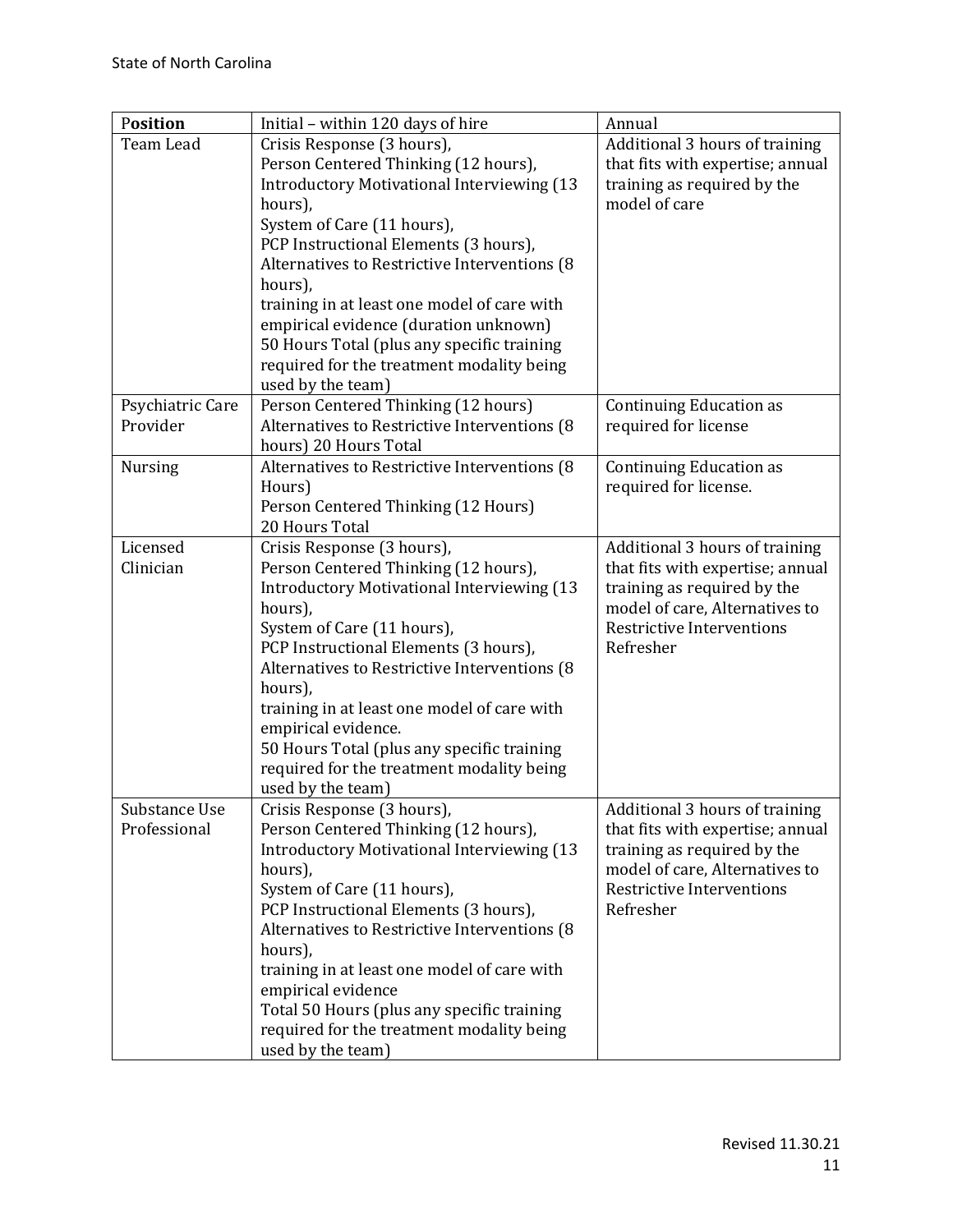| Peer Specialist -        | Peer 2 Peer Training provided by NC                                                                                                                                                                                                                                                                                                                                                                                                                         | Additional 16 hours of Peer 2                                                                                                                                                                   |
|--------------------------|-------------------------------------------------------------------------------------------------------------------------------------------------------------------------------------------------------------------------------------------------------------------------------------------------------------------------------------------------------------------------------------------------------------------------------------------------------------|-------------------------------------------------------------------------------------------------------------------------------------------------------------------------------------------------|
| Youth                    | Families United (32 hours) 32 Total Hours                                                                                                                                                                                                                                                                                                                                                                                                                   | Peer training 6 months after<br>hire                                                                                                                                                            |
| <b>Family Advocate</b>   | Family Partner 101 provided by NC Families<br>United (24 hours) 24 Total Hours                                                                                                                                                                                                                                                                                                                                                                              | Over first year: Motivational<br>Interviewing (8 hours),<br>WRAP (16 hours),<br>Child and Family Teams (11<br>hours),<br>Trauma Informed Care (4<br>hours).<br>Two electives (hours<br>unknown) |
| Case<br>Coordinator      | Crisis Response (3 hours),<br>Person Centered Thinking (12 hours),<br><b>Introductory Motivational Interviewing (13)</b><br>hours),<br>System of Care (11 hours),<br>PCP Instructional Elements (3 hours),<br>Alternatives to Restrictive Interventions (8)<br>hours),<br>training in at least one model of care with<br>empirical evidence<br>50 Hours Total (plus any specific training<br>required for the treatment modality being<br>used by the team) | Additional 3 hours of training<br>that fits with expertise; annual<br>training as required by the<br>model of care, Alternatives to<br><b>Restrictive Interventions</b><br>Refresher            |
| Behavioral<br>Specialist | Crisis Response (3 hours),<br>Person Centered Thinking (12 hours),<br><b>Introductory Motivational Interviewing (13</b><br>hours),<br>System of Care (11 hours),<br>Alternatives to Restrictive Interventions (8)<br>hours),<br>training in at least one model of care with<br>empirical evidence<br>Total Hours 47 (plus any specific training<br>required for the treatment modality being<br>used by the team model)                                     | Additional 3 hours of training<br>that fits with expertise; annual<br>training as required by the<br>model of care, Alternatives to<br><b>Restrictive Interventions</b><br>Refresher            |

## **Unit of Service:**

| <b>Services</b> | rate    | unit of<br>service |
|-----------------|---------|--------------------|
| Child ACT       | 1030.00 | Weekly             |
|                 |         |                    |
|                 |         |                    |